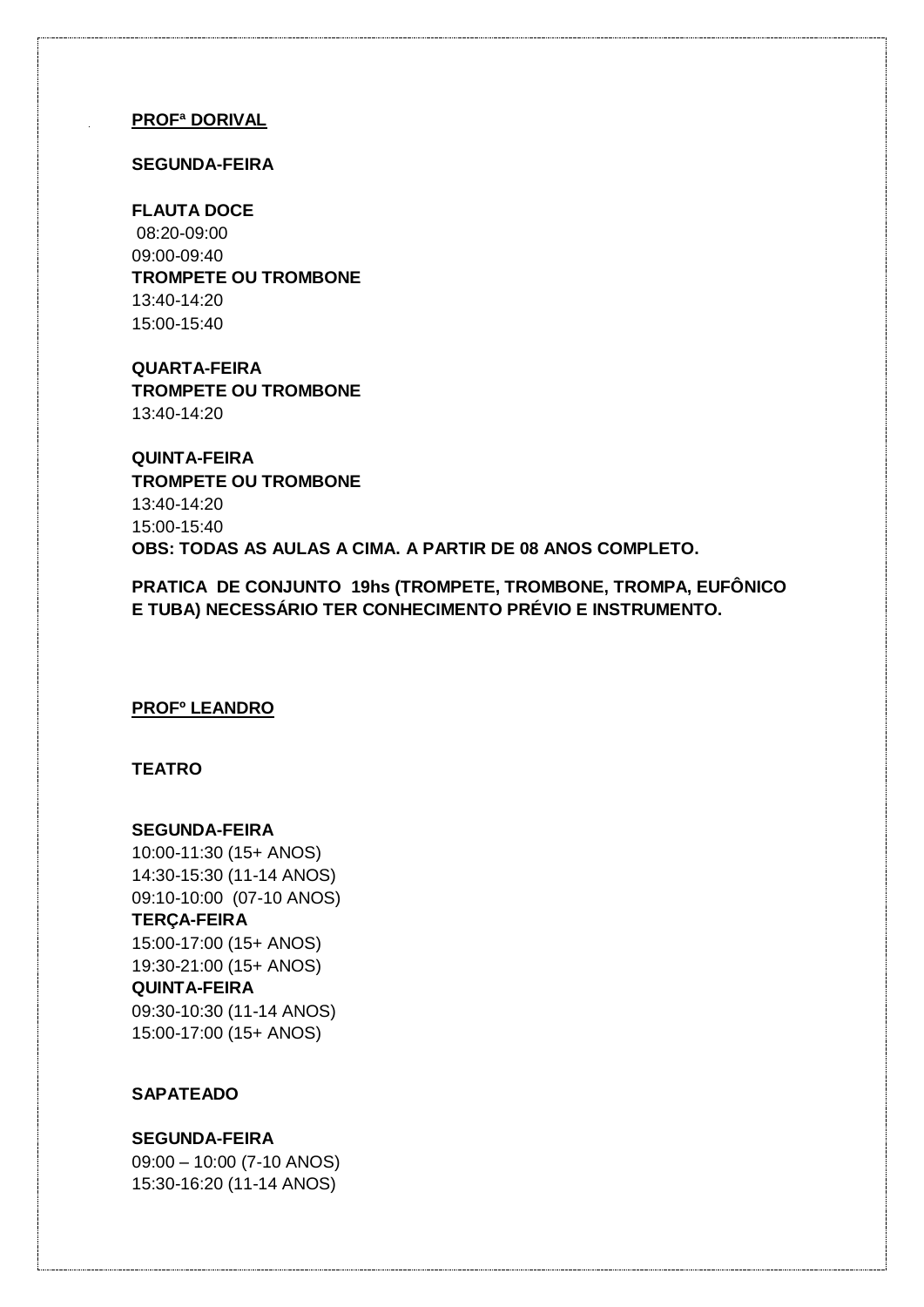**TERÇA-FEIRA** 18:00-19:30 (15+ ANOS) **QUARTA-FEIRA** 9:30-10:30 (15+ ANOS) **SEXTA-FEIRA** 9:00-10:00 (07-10 ANOS)

#### **PROFº MARCELO**

# **CAPOEIRA ANGOLA PARA TODOS SEGUNDA-FEIRA**

09:00-11:00 ADOLESCENTES E ADULTOS + 12 ANOS (SOMENTE MULHERES) 14:00-15:00 ADOLESCENTES E ADULTOS OFICINA DE BERIMBAU (TURMA MISTA). 16:00-17:00 ADOLESCENTES E ADULTOS + 12 ANOS (SOMENTE MULHERES)

#### **TERÇA-FEIRA**

14:30-16:00 CRIANÇAS DE 04-05 ANOS TURMA MISTA 18:10-19:10 CRIANÇAS DE 06-11 ANOS TURMA MISTA 19:30-21:30 ADOLESCENTES E ADULTOS + 12 ANOS TURMA MISTA

#### **QUARTA-FEIRA**

09:00-11:00 ADOLESCENTES E ADULTOS + 12 ANOS TURMA MISTA 18:10-19:10 CRIANÇAS DE 04-05 ANOS TURMA MISTA 19:30-21:30 ADOLESCENTES E ADULTOS + 12 ANOS TURMA MISTA

#### **QUINTA-FEIRA**

08:30-10:30 ADOLESCENTES E ADULTOS (PNE) + 12 ANOS 14:30-15:30 CRIANÇAS DE 06-11 ANOS (TURMA MISTA) 15:50-16:50 ADOLESCENTES E ADULTOS OFICINA DE BERIMBAU (TURMA MISTA) 17:10-18:00 CRIANÇAS DE 02-03 ANOS (TURMA MISTA)

#### **SEXTA-FEIRA**

09:00-11:00 ADOLESCENTES E ADULTOS (PNE) + 12 ANOS

#### **PROFº GILSON**

**TEATRO**

**TERÇA-FEIRA** INFANTIL ( 08-12 ANOS)

 $08:15 - 10:00$ 10:15-12:00 13:15-15:00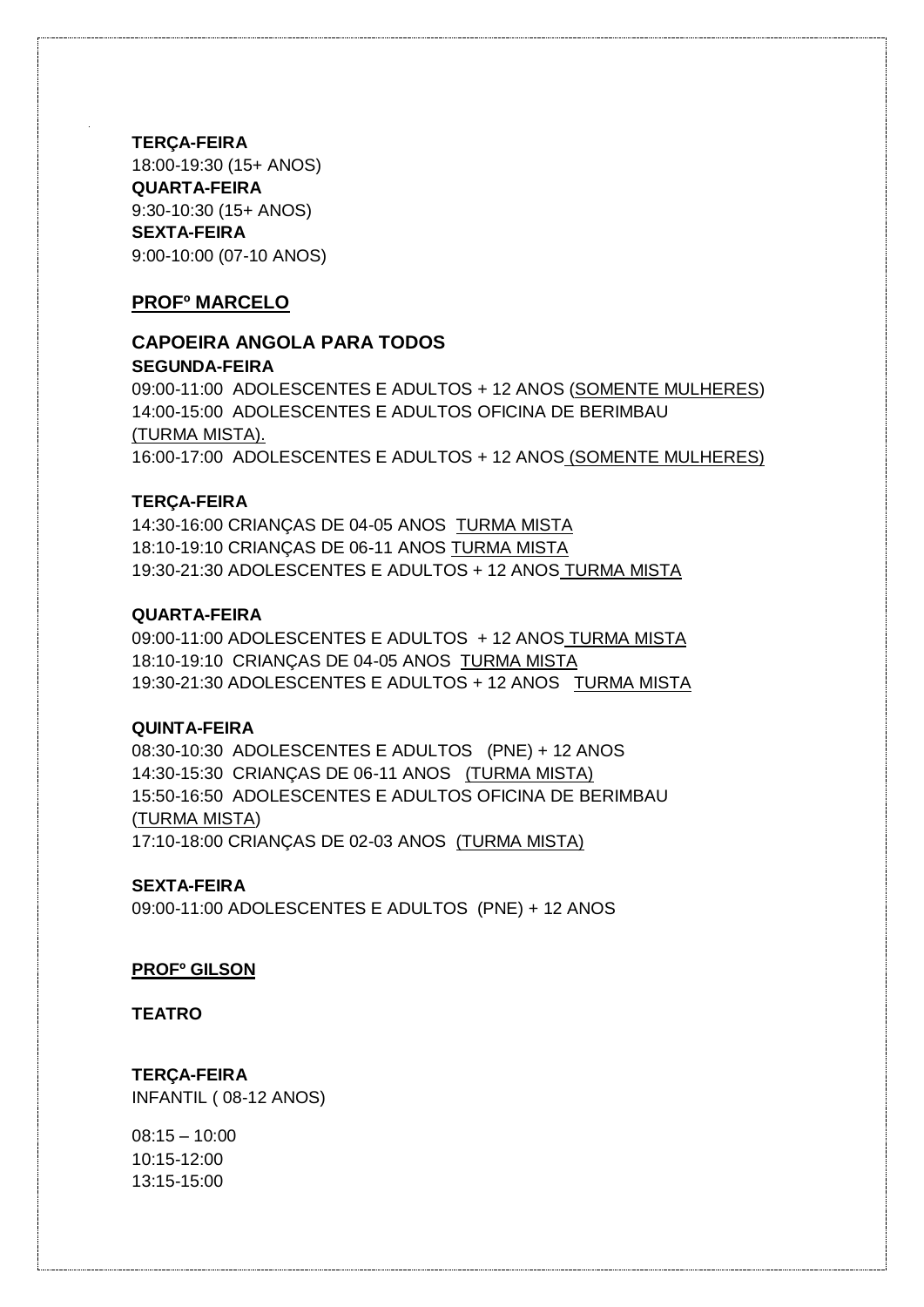ADOLESCENTE (13-17 ANOS) 15:15-17:00

#### **QUARTA-FEIRA**

ADULTO (+18 ANOS) 13:15-15:00 15:15-17:00

# **QUINTA-FEIRA**

INFANTIL ( 08 – 12 ANOS)

13:15 – 15:00h

ADOLESCENTE (13-17 ANOS)

15:15-17:00

ADULTO (+18 ANOS)

18:15-20:00 20:15-22:00

#### **PROFº KLEBER**

#### **SEGUNDA-FEIRA**

ARTES PLASTICA INICIANTE (15+ ANOS) 13:15-15:00 ARTES PLASTICA INTERMEDIARIO (15+ ANOS) 15:15-17:00 ARTES PLASTICA INICIANTE (15+ ANOS) 18:15-20:00 ARTES PLASTICA INTERMEDIARIO 15+ ANOS) 20:15-22:00

#### **TERÇA-FEIRA**

DESENHO ADULTO 15+ ANOS) 08:15-10:00 ARTES PLASTICA INICIANTE (15+ ANOS) 10:15-12:00 DESENHO ADULTO (15+ ANOS) 13:15-15:00 ARTES PLASTICA INICIANTE (15+ ANOS) 15:15-17:00

## **QUARTA-FEIRA**

DESENHO ADOLESCENTE (11-14 ANOS) 08:15-09:15 09:30-10:30 10:45-12:00 13:15-14:15 14:30-15:30 15:45-17:00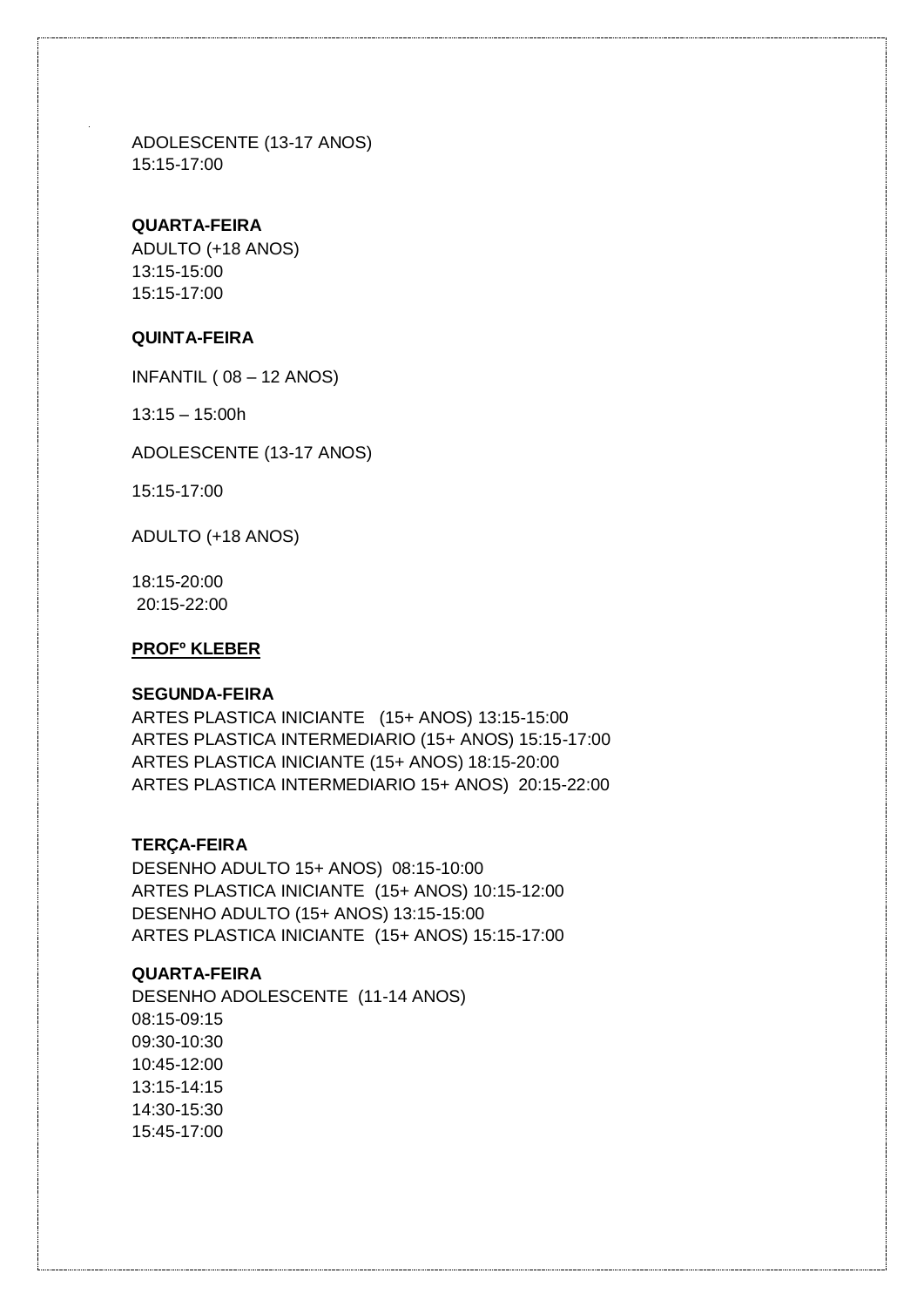# **QUINTA-FEIRA**

ARTES PLASTICA INICIANTE (15+ ANOS) 08:15-10:00 ARTES PLASTICA INTERMEDIARIO (15+ ANOS) 10:15-12:00 ARTES PLASTICA INICIANTE (15+ ANOS) 13:15-15:00 ARTES PLASTICA INTERMEDIARIO (15+ ANOS) 15:15-17:00

#### **SEXTA-FEIRA**

DESENHO ADULTO (15+ ANOS) 08:15-10:00 ARTES PLASTICA INTERMEDIARIO (15+ ANOS) 10:15-12:00 DESENHO ADULTO (15+ ANOS) 13:15-15:00 ARTES PLASTICA INICIANTE (15+ ANOS) 15:15-17:00

#### **PROFª NATHALIA**

#### **TERÇA-FEIRA**

ARTES VISUAIS 07-10 ANOS 13:15-14:15 ARTES VISUAIS 07-10 ANOS 14:30-15:30 PERSPECTIVA 16+ ANOS 15:45 – 17:00

AQUARELA BÁSICA + 16 ANOS 18:15 – 20:00 AQUARELA INTERMEDIARIO16+ ANOS 20:15-22:00

#### **QUINTA-FEIRA**

ARTES VISUAIS 07-10 ANOS 08:15-09:15 ARTES VISUAIS 07-10 ANOS 09:30-10:30 AQUARELA BÁSICO 16+ ANOS 10:45-12:00 PERSPECTIVA 16+ ANOS 13:15-15:00 AQUARELA BÁSICO 16+ ANOS 15:15-17:00

#### **SEXTA-FEIRA**

ARTES VISUAIS 07-10 ANOS 08:15-09:15 ARTES VISUAIS 07-10 ANOS 09:30-10:30 AQUARELA INTERMEDIARIO 16+ ANOS 10:45-12:00 PERSPECTIVA 16+ ANOS 13:15-15:00

**PROFº CESAR**

#### **QUARTA-FEIRA**

**VIOLA CAIPIRA** 10:10-11:00

**SEXTA-FEIRA SOPROS METAIS** 09:20-10:10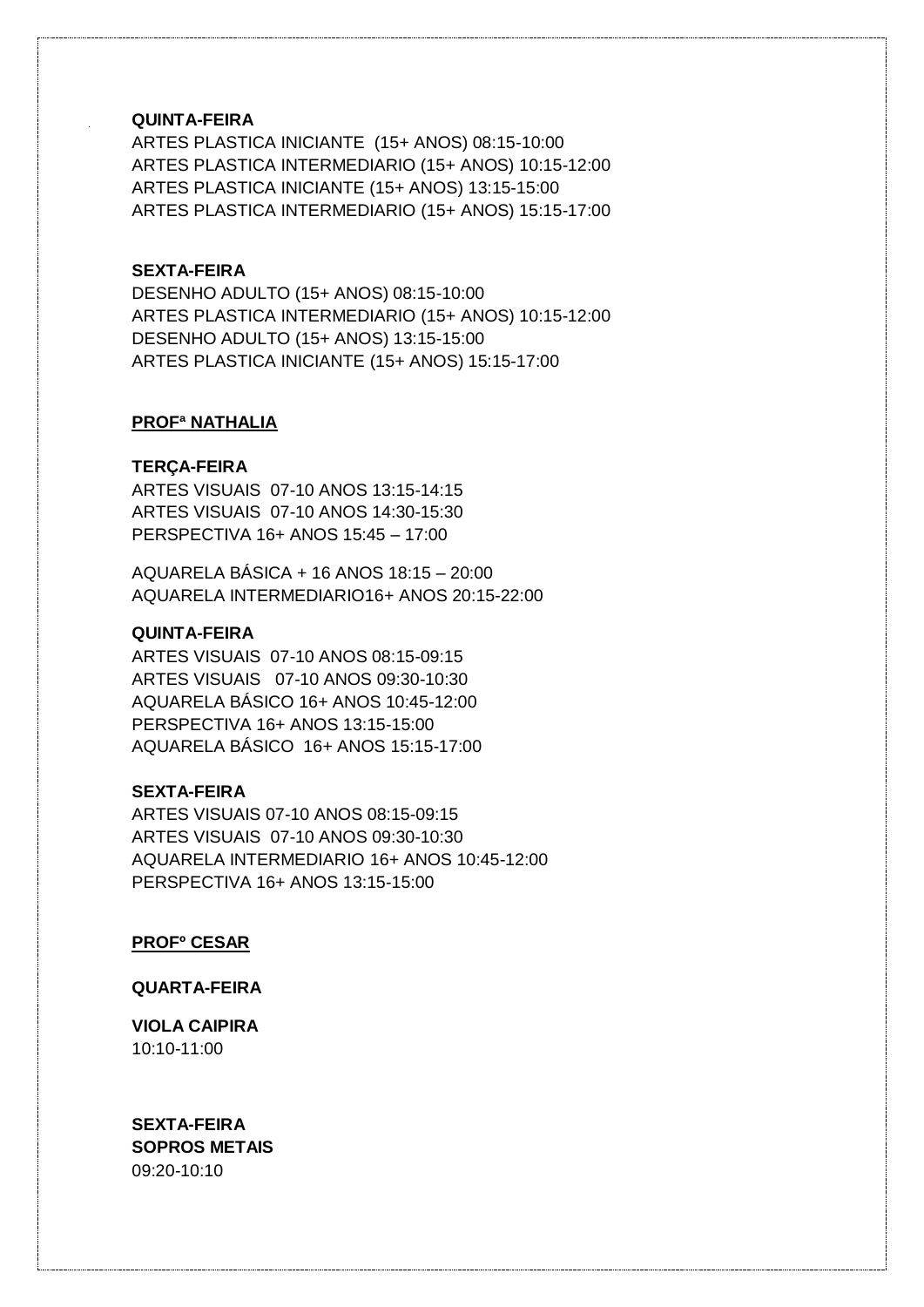10:10-11:00 11:00-11:50

#### **PROFº IVAN**

#### **TERÇA-FEIRA**

VIOLÃO CLASSICO 08:15-09:00 SAXOFONE 13:15-14:00

# **QUARTA-FEIRA**

VIOLÃO POPULAR 13:15-14:00 14:15-15:00 FLAUTA TRANSVERSAL 11:15-12:00

#### **QUINTA-FEIRA**

FLAULTA TRANSVERSAL 12:15-13:00 PANDEIRO 13:15-14:00

#### **SEXTA-FEIRA**

FLAUTA TRANSVERSAL 09:15-10:00 10:15-11:00

#### SAXOFONE

13:15-14:00 16:00-16:45

#### **PROFº JEFF - HIP-HOP**

#### **QUARTA-FEIRA**

07-12 ANOS 19:00-20:00 A PARTIR DE 13 ANOS 20:15-21:15

#### **SEXTA-FEIRA**

07-12 ANOS 19:00-20:00 A PARTIR DE 13 ANOS 20:15-21:15

# **PROFº ALEXANDRE**

#### **SEGUNDA-FEIRA**

MODELAGEM ADULTO INTERMEDIARIO 15+ ANOS 13:15-15:00 MODELAGEM ADULTO 15+ANOS 15:15-17:00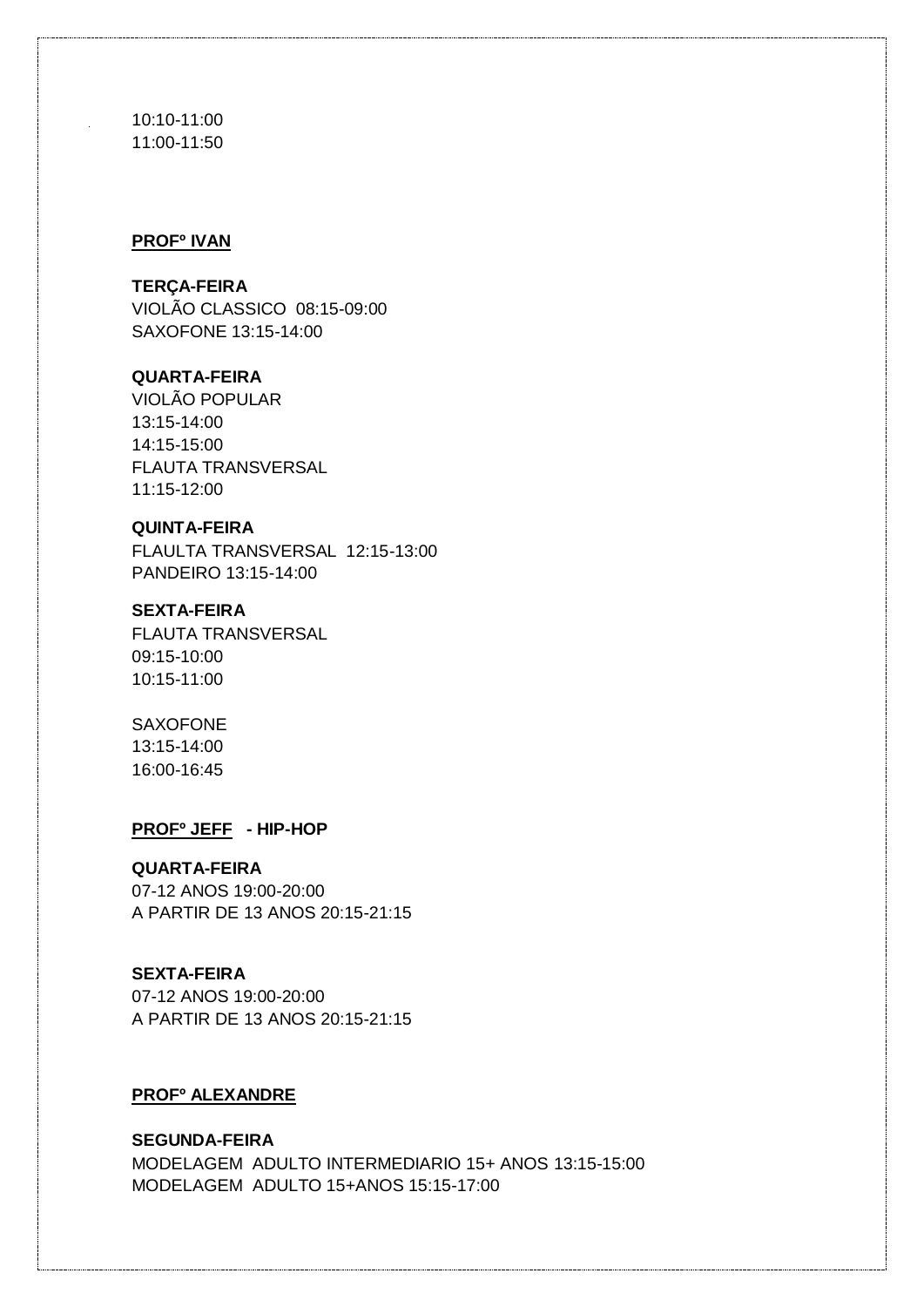MODELAGEM 15+ ANOS 18:15-20:00 MODELAGEM 15+ANOS 20:15-22:00

#### **TERÇA-FEIRA**

DESENHO A PARTIR 11 ANOS 08:15-10:00 DESENHO A PARTIR 11 ANOS 10:15-12:00 DESENHO A PARTIR 11 ANOS 14:15-16:00 DESENHO A PARTIR 11 ANOS 16:15-18:00

#### **QUARTA-FEIRA**

MODELAGEM ADULTO 15+ANOS 08:15-10:00 MODELAGEM ADULTO INTERMEDIARIO 15+ANOS 10:15-12:00 MODELAGEM AFRICANA 10+ANOS 14:15-16:00 MODELAGEM AFRICANA 10+ANOS 16:15-18:00

#### **QUINTA-FEIRA**

DESENHA MANGÁ 08-14 ANOS 13:15-15:00 DESENHA MANGÁ A PARTIR 15 ANOS 15:15-17:00 DESENHO A PARTIR 11 ANOS 18:15-20:00 DESENHO A PARTIR 11 ANOS 20:15-22:00

# **SEXTA-FEIRA**

XILOGRAVURA 15+ 08:15-10:00 XILOGRAVURA 15+ 10:15-12:00 PINTURA EM TELA ACRILICA +15 ANOS 14:15-16:00 PINTURA EM TELA ACRILICA +15 ANOS 16:15-18:00

# **PROFª MARGARIDA**

#### **SEGUNDA-FEIRA**

PINTURA EM TELA (15+ ANOS) 08:30-10:00 10:15-12:00

ARTES RECICLAGEM (15+ **PNE**) 13:30-15:00 15:15-17:00

ARTES RECICLAGEM (15+ANOS) 15:15-17:00